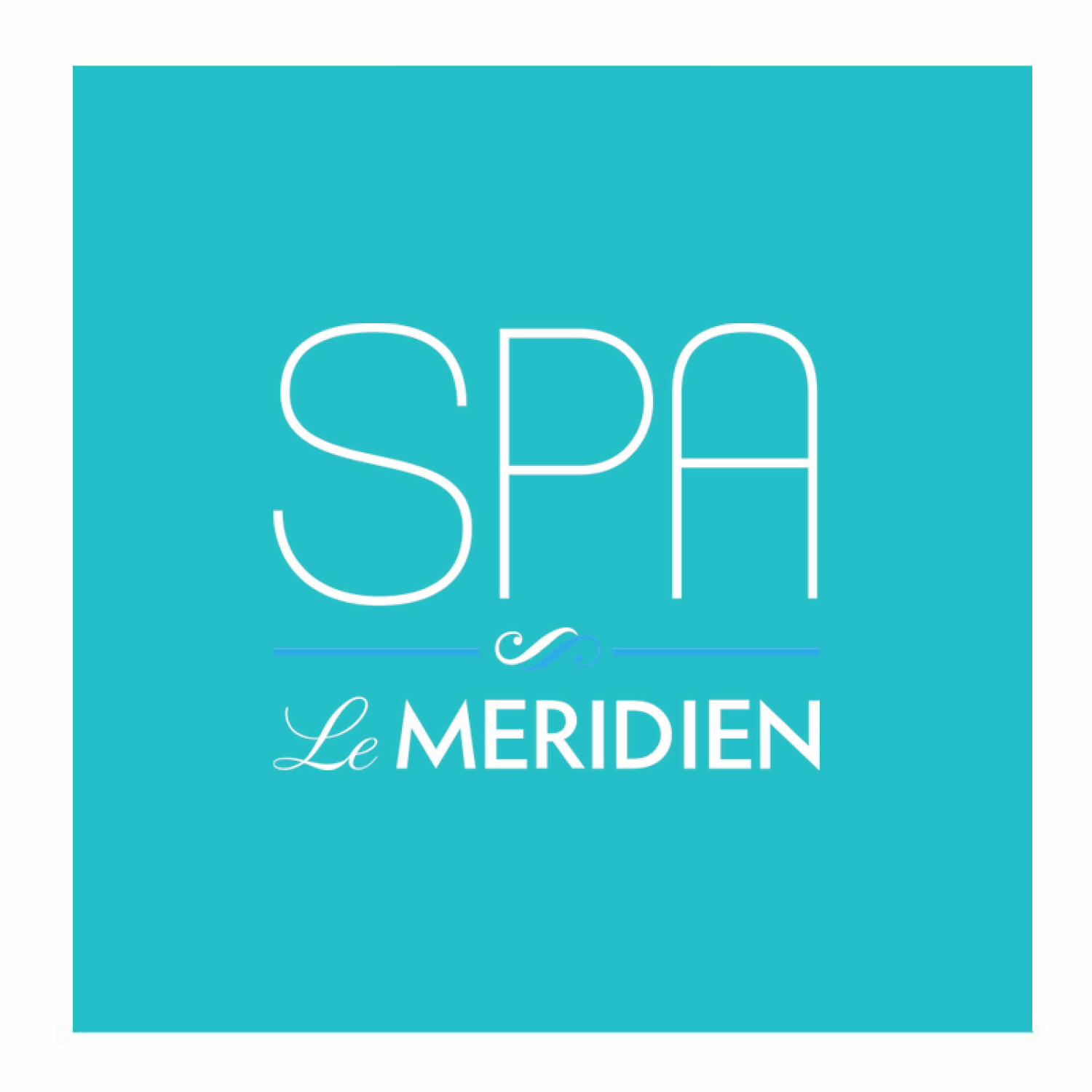#### **With hot oil & hot towels**

**NOTRE MASSAGE SIGNATURE 30min 65€ / 60min 110€ Our deepest relaxing massage for an intense feeling of well-being**

**L'UNIQUE 80min 150€ Our best massage techniques for head and body**

**L'HAWAÏEN 50min 100€ Deep and regenerating massage essentially practiced with forearms**

**DRAINAGE LYMPHATIQUE 50min 100€ Draining massage to improve lymphatic system for a better feeling of lightness**

**FUTURE MAMAN 45min 85€ Mother-to-be specifics techniques for a relaxing and cocooning moment**

**REFLEXO THAÏ 40min 80€ Complete feet to knees massage that relieve tension**

**MASSAGE CRÂNIEN 30min 65€ Relaxing massage for head, neck and shoulders**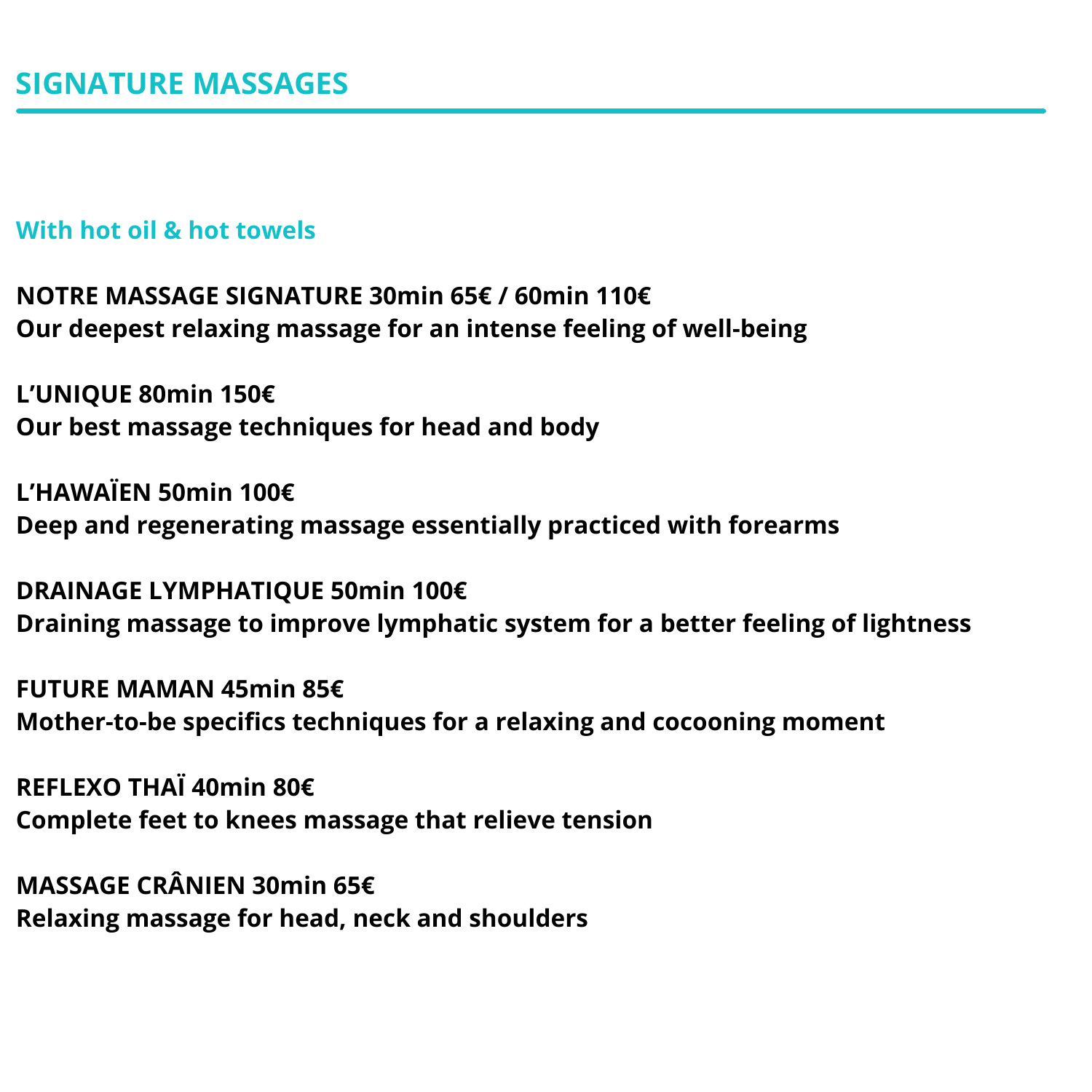## **BODY CARE**

 **With hot oil & hot towels with a relaxing moment in the tea room**

 **LE ZEN 2h 125€ Steam room, relaxing moment in the tea room, 1 hour relaxing massage**

 **LE PEAU NEUVE 1h30 110€ Body scrub, steam room, 30 min relaxing massage**

 **LE POLYNÉSIEN 1h45 135€ Body scrub with coconut, steam room, 45 min relaxing massage**

 **LE DIVIN 2h30 200€ Body scrub, steam room, 30 min relaxing massage , 60 min regenerating facial**

## **DUO BODY CARE IN PRIVATE CABIN**

 **L'INSTANT DUO 1h30 190€ Double Jacuzzi, relaxing moment in the tea room, 30 min relaxing massage**

 **LE COCOONING DUO 2h15 285€ Double Jacuzzi, 1 hour relaxing massage, relaxing moment in the tea room with 1/2 bottle of champagne and delicacies**

 **LA PARENTHÈSE BIEN-ÊTRE DUO 2h15 270€ Steam room, relaxing moment in the tea room, 1 hour relaxing massage**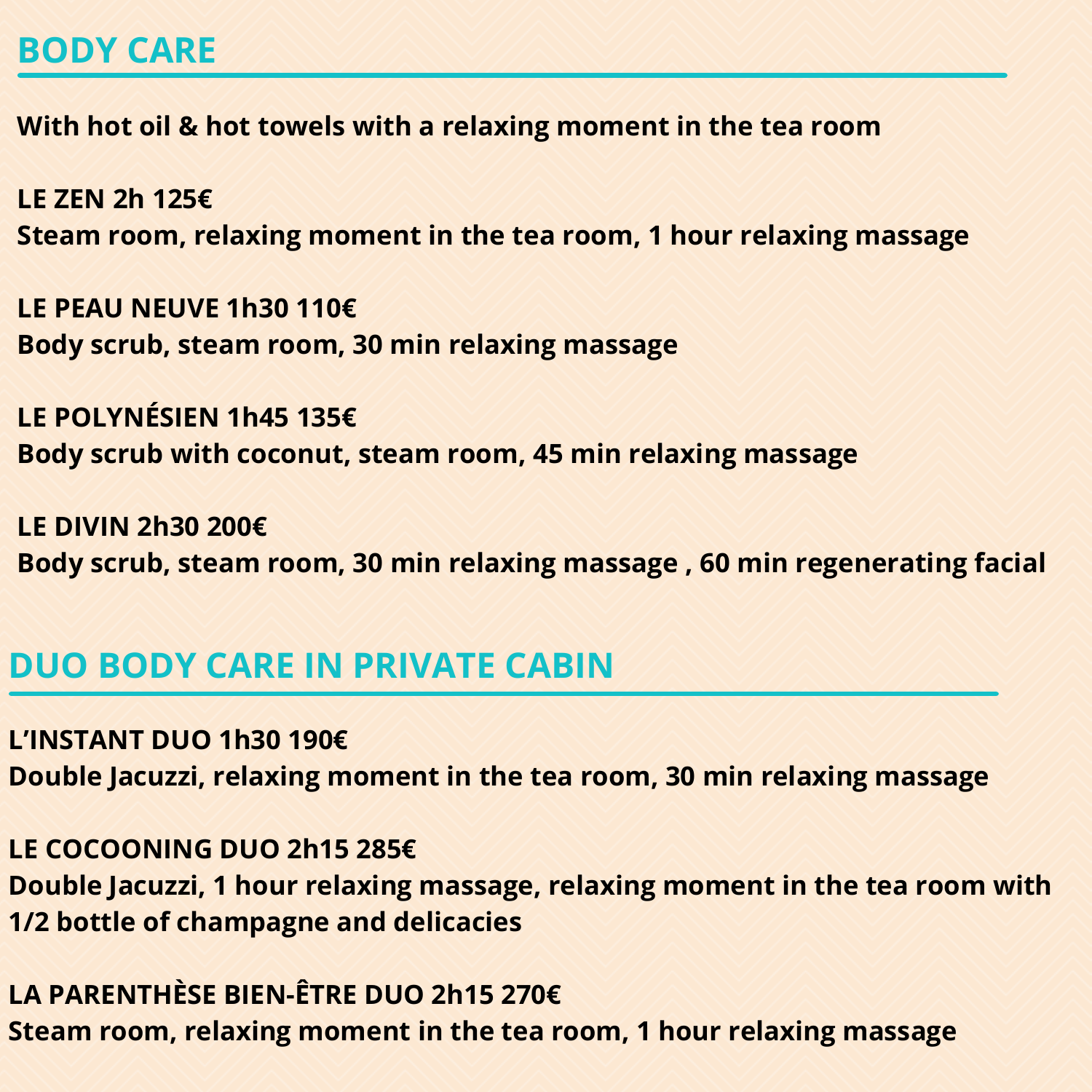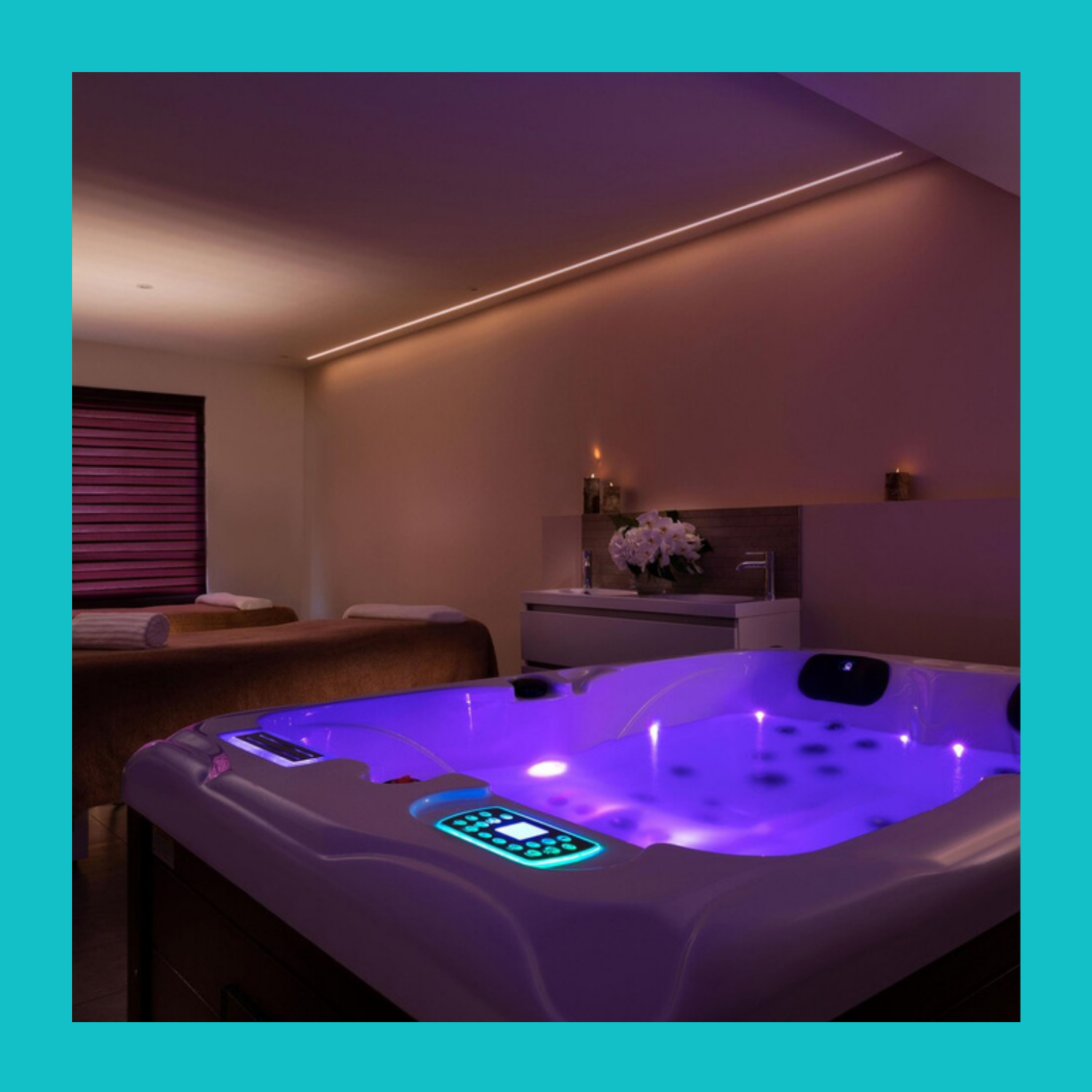## **FACIAL CARE**

**LE RÉVÉLATEUR 60min 100€ Detoxifying and moisturizing facial care**

**LE SUBLIMATEUR 75min 120€ Intense personalized anti-aging facial care**

**LE BOOSTER ANTI-ÂGE AU CAVIAR 90min 180€ A real "Caviar" anti-aging facial care, neck and eye contour**

**LE SOIN « JUSTE POUR LUI » 50min 90€ Complete care for men**

**LE SOIN COUP D'ÉCLAT 40min 65€ Express facial care for a radiant skin**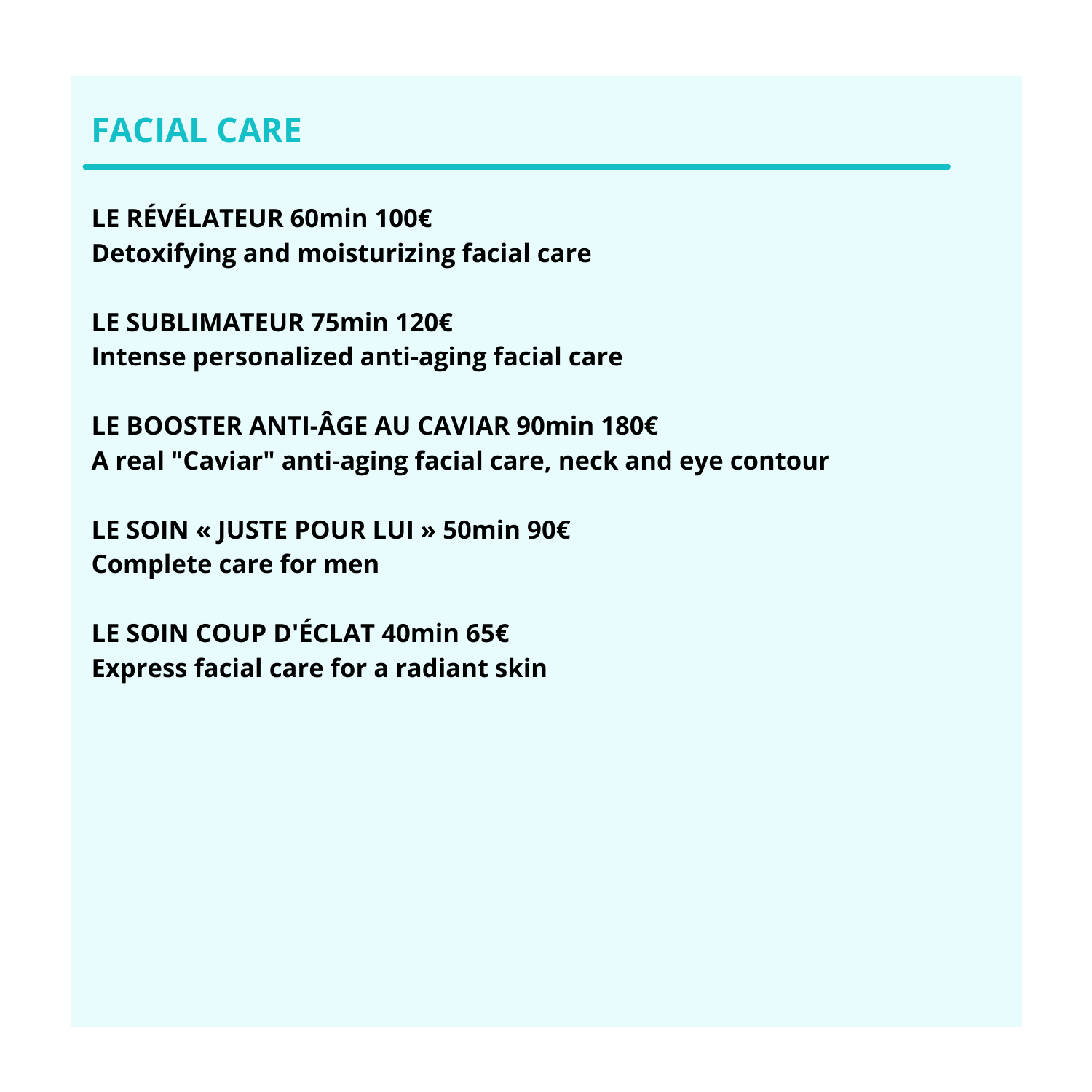## **NAIL BAR**

#### **NAIL CARE**

**Manicure 45€ Manicure with polish 55€ Pedicure 55€ Pedicure with polish 65€**

#### **SHELLAC**

 **Pedicure Shellac 80€ Semi-permanent Shellac 45€ Manicure Shellac 70€ Mini manicure Shellac 60€ Mini pedicure Shellac 65€ Remove Shellac 15€**

**GEL BIO SCULPTURE Gel Bio Sculpture 55€**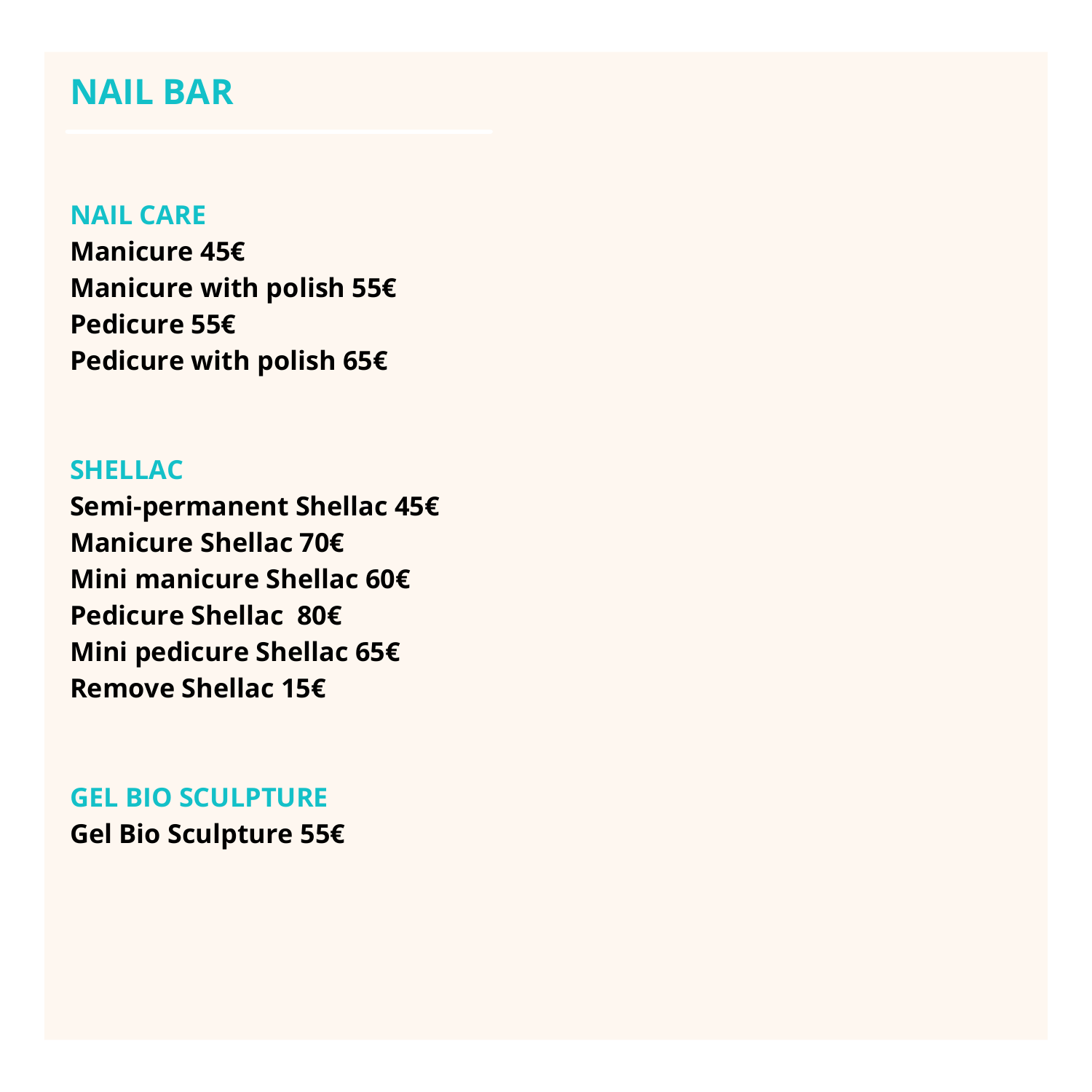### **WAXING**

**Half legs 25€**

**Thighs 25€**

**Full legs 35€**

**Bikini 20€**

**Bikini line 25€**

**Full bikini 45€**

**Underarms 15€**

**Arms 25€**

**Half arms 18€**

**Eyebrows 15€ à 25€**

 $\sqrt{2}$ 

 $\frac{\lambda}{\sqrt{2}}\lambda$ 

 $\alpha$ 

 $\begin{array}{ccc} \phi & & \phi \\ \phi & & \phi \\ \phi & & \phi \end{array}$ 

 $\rightarrow$ 

**Lips 10€**

**Face 25€**

## **WAXING FOR MEN**

**Back or chest 30€ à 40€**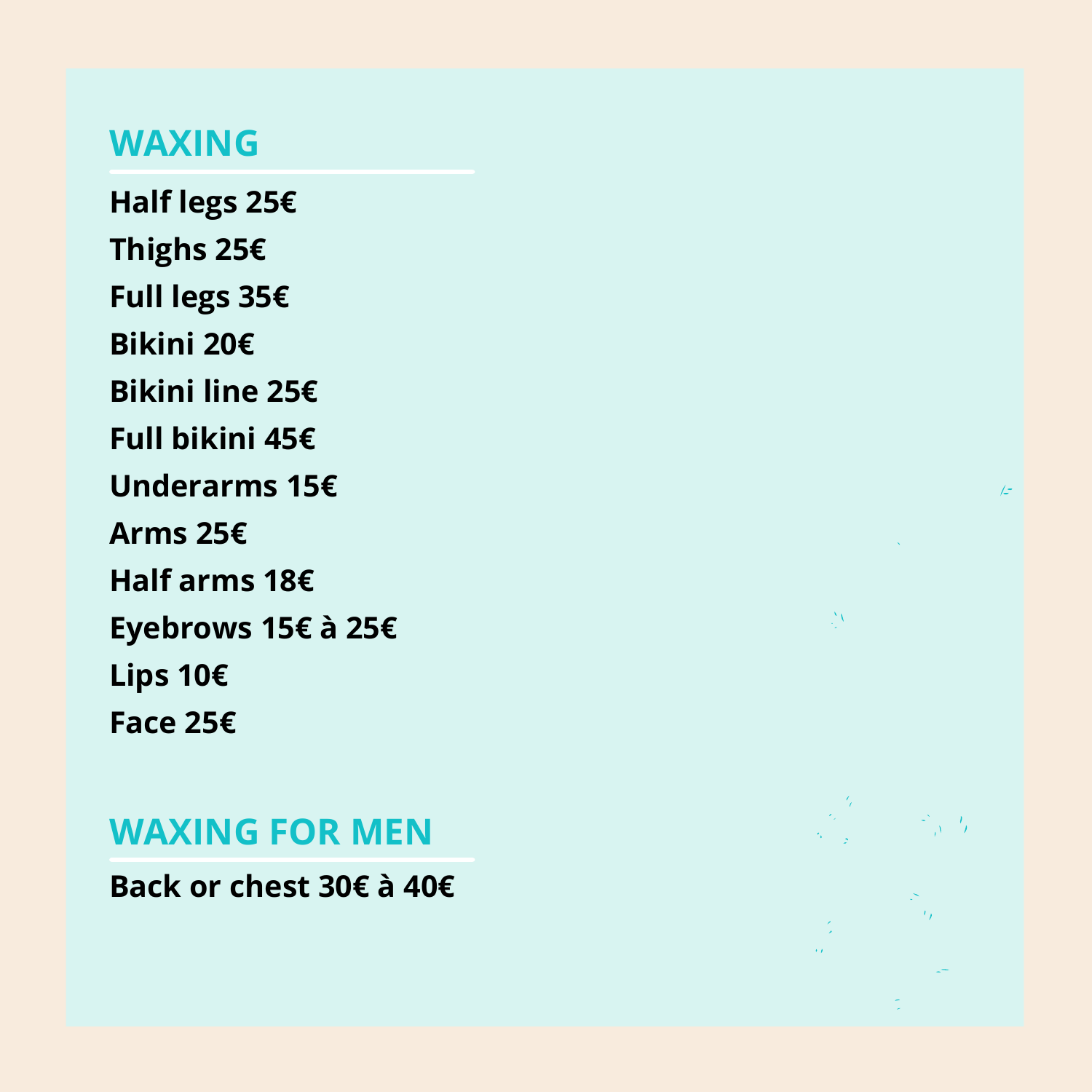